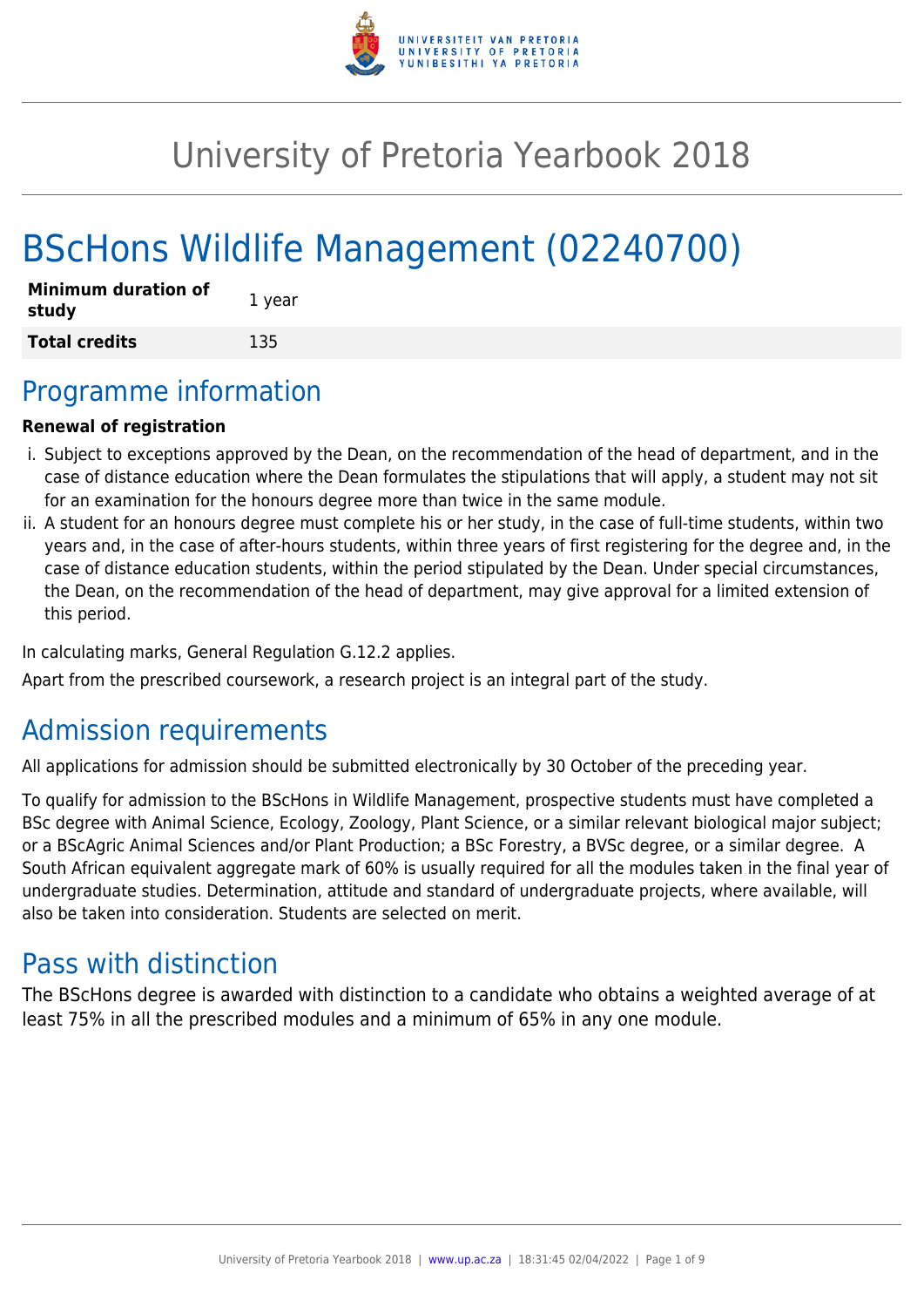

# Curriculum: Year 1

**Minimum credits: 135**

# **Core modules**

### **Statistics for biological sciences 780 (BME 780)**

| <b>Module credits</b>         | 15.00                                        |
|-------------------------------|----------------------------------------------|
| <b>Service modules</b>        | Faculty of Natural and Agricultural Sciences |
| <b>Prerequisites</b>          | No prerequisites.                            |
| <b>Contact time</b>           | 2 Block weeks                                |
| <b>Language of tuition</b>    | Module is presented in English               |
| <b>Department</b>             | <b>Statistics</b>                            |
| <b>Period of presentation</b> | Semester 1                                   |

#### **Module content**

The principles of experimental design as required for the selection of an appropriate research design. Identification of the design limitations and the impact thereof on the research hypotheses and the statistical methods. Identification and application of the appropriate statistical methods needed. Interpreting of statistical results and translating these results to the biological context.

## **Practical plant identification 786 (BOT 786)**

| <b>Module credits</b>         | 10.00                                      |
|-------------------------------|--------------------------------------------|
| <b>Prerequisites</b>          | BSc with first year Botany/Plant Science   |
| <b>Contact time</b>           | 2 lectures per week, 2 practicals per week |
| <b>Language of tuition</b>    | Module is presented in English             |
| <b>Department</b>             | Department of Plant and Soil Sciences      |
| <b>Period of presentation</b> | Semester 1                                 |

#### **Module content**

Principles of identification, classification and nomenclature; identification of plants; family recognition; collection of plant specimens for identification; herbarium as a source of information. Variation in seed plants and breeding systems. Practical work involves an excursion.

#### **Wildlife ecology 780 (NLB 780)**

| <b>Module credits</b> | 10.00                                      |
|-----------------------|--------------------------------------------|
| <b>Prerequisites</b>  | No prerequisites.                          |
| <b>Contact time</b>   | 2 lectures per week, 2 practicals per week |
| Language of tuition   | Module is presented in English             |
| <b>Department</b>     | Animal and Wildlife Sciences               |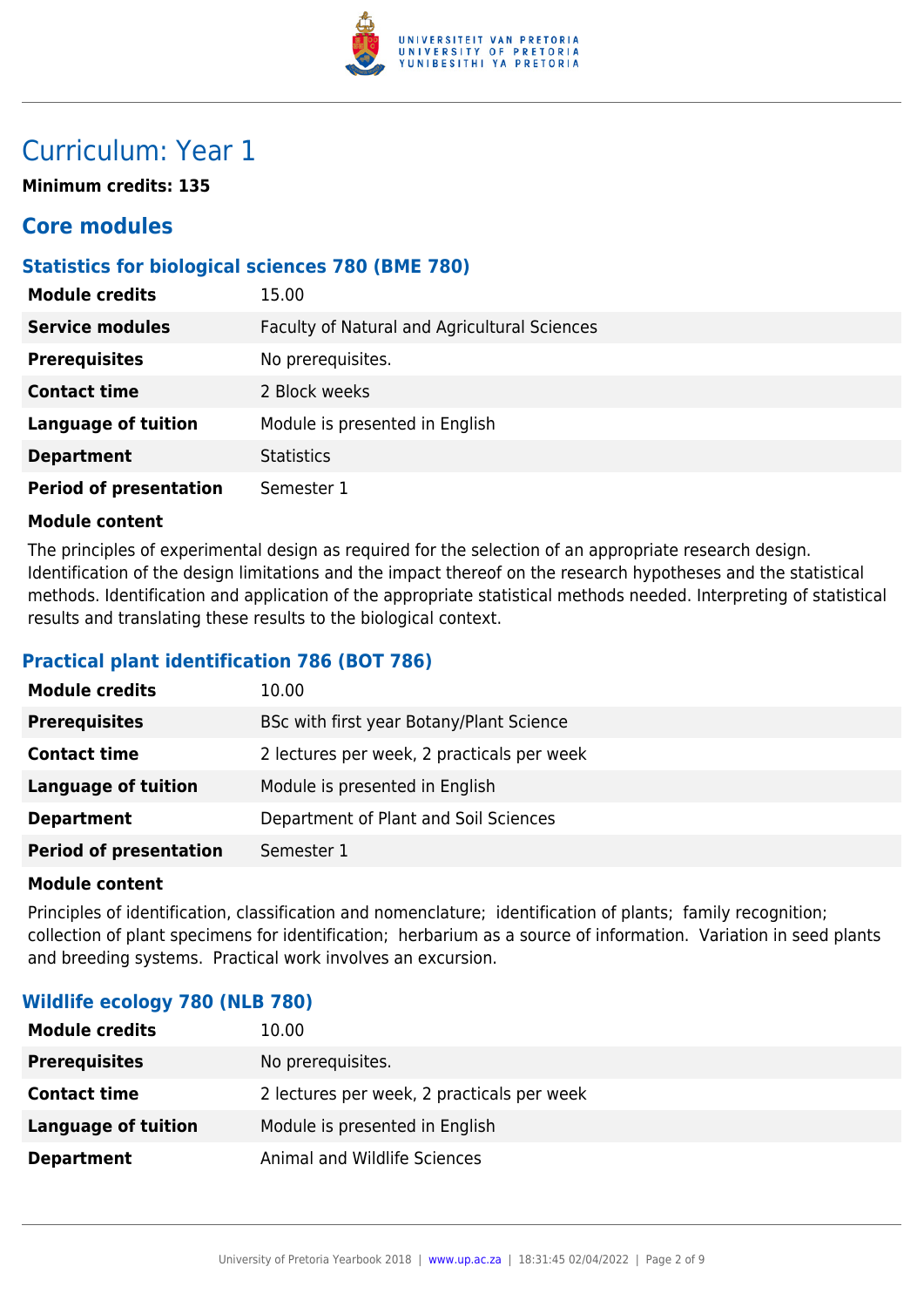

#### **Period of presentation** Semester 1

#### **Module content**

Research in wildlife management focuses on gaining a better understanding of patterns of animal distribution, abundance, and diversity, and implementation of scientifically sound strategies for sustainable management and conservation of wildlife populations. This module will develop an in-depth understanding of core wildlife management concepts with a focus on population characteristics, the density concept, mortality, natality, life tables, population growth, harvesting quotas, population regulation, population structure, dispersal, dispersion, aggregation, isolation and territoriality, competition and predator-prey relationships. This module will also explore new ideas, and advanced research methods to evaluate ecological data in the context of wildlife ecology.

### **Wildlife management principles and techniques 781 (NLB 781)**

| <b>Module credits</b>         | 10.00                                            |
|-------------------------------|--------------------------------------------------|
| <b>Prerequisites</b>          | No prerequisites.                                |
| <b>Contact time</b>           | 1 discussion class per month, 1 lecture per week |
| Language of tuition           | Module is presented in English                   |
| <b>Department</b>             | Animal and Wildlife Sciences                     |
| <b>Period of presentation</b> | Year                                             |

#### **Module content**

The most important techniques applicable to wildlife management and wildlife research are discussed. The principles, applications and restrictions of the following are discussed amongst others: wildlife counts, age determination, age and sex ratios, translocation of animals, chemical immobilisation, mechanical capture techniques, transport of wildlife, land-use, predator control and predator-prey studies.

#### **Wildlife nutrition 782 (NLB 782)**

| <b>Module credits</b>         | 15.00                          |
|-------------------------------|--------------------------------|
| <b>Prerequisites</b>          | No prerequisites.              |
| <b>Contact time</b>           | 2 practicals, 3 Block weeks    |
| <b>Language of tuition</b>    | Module is presented in English |
| <b>Department</b>             | Animal and Wildlife Sciences   |
| <b>Period of presentation</b> | Semester 2                     |

#### **Module content**

Ensuring essential prior knowledge of the fundamentals of nutrition through peer-assisted learning strategies. The digestive functioning of selected wild ruminant and non-ruminant herbivores is discussed as well as their nutrient requirements and deficiencies that commonly occur. The spatial scaling of nutrients in vegetation is explained, followed by which foraging strategies large African herbivores of varying body sizes use to adapt to spatial and temporal nutrient heterogeneity, including optimal foraging theory.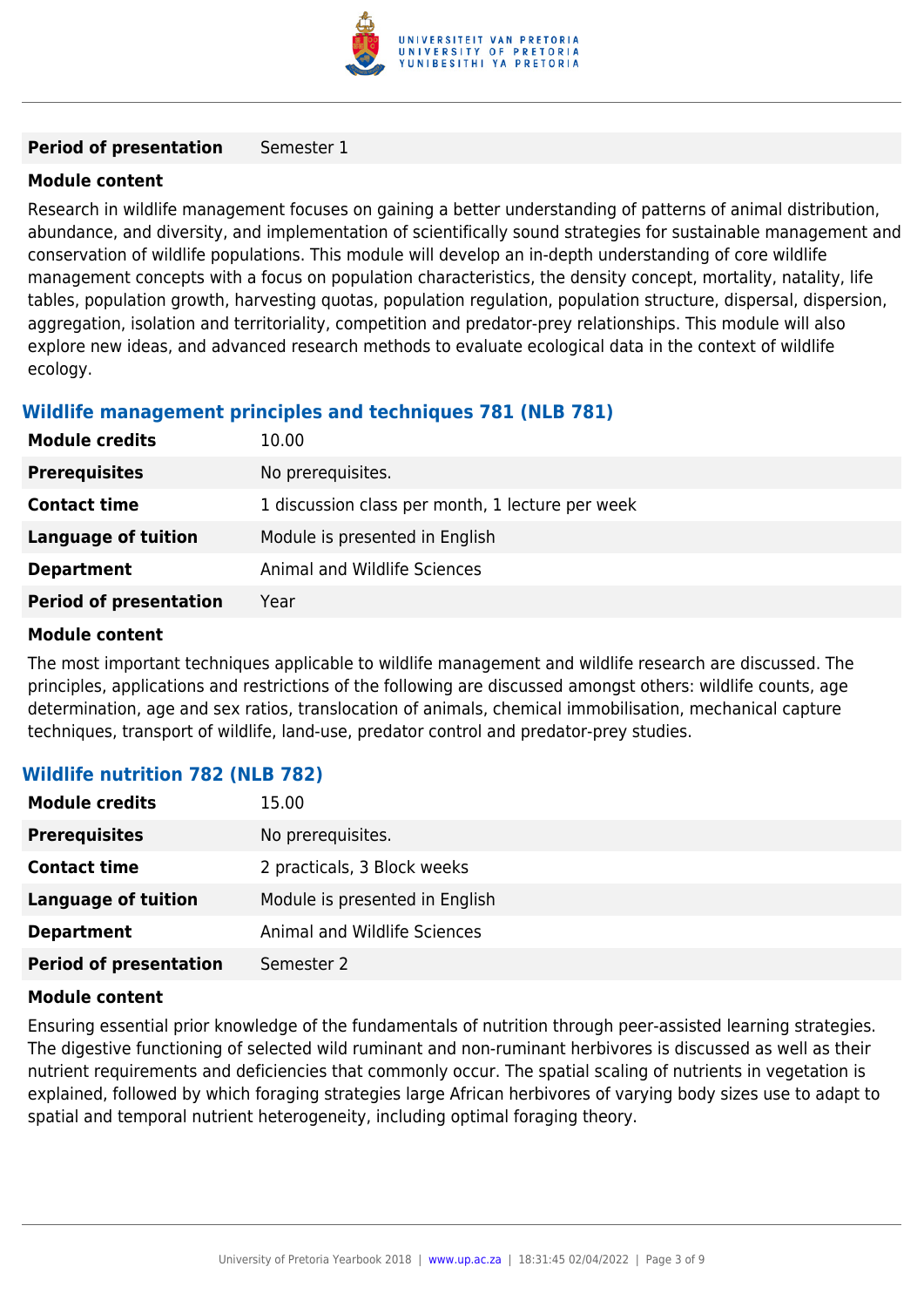

## **Parasites, diseases and the capture of wildlife animals 783 (NLB 783)**

| <b>Module credits</b>         | 10.00                                      |
|-------------------------------|--------------------------------------------|
| <b>Prerequisites</b>          | No prerequisites.                          |
| <b>Contact time</b>           | 2 lectures per week, 2 practicals per week |
| <b>Language of tuition</b>    | Module is presented in English             |
| <b>Department</b>             | Animal and Wildlife Sciences               |
| <b>Period of presentation</b> | Semester 1                                 |

#### **Module content**

Parasites, diseases and capture of wild animals. An overview of veterinary aspects with reference to important parasites and diseases of wild animals. The capture of wildlife and the stress-related consequences of the capture of wild animals. The module content includes a discussion of all the different chemicals used to immobilise wild animals, darting, and handling of wild animals under sedation. The internal and external parasites, most important contagious wildlife diseases and the prevention of capture related diseases are discussed.

#### **Scientific communication 785 (NLB 785)**

| <b>Module credits</b>         | 5.00                                     |
|-------------------------------|------------------------------------------|
| <b>Prerequisites</b>          | No prerequisites.                        |
| <b>Contact time</b>           | 1 lecture per week, 1 practical per week |
| Language of tuition           | Module is presented in English           |
| <b>Department</b>             | Animal and Wildlife Sciences             |
| <b>Period of presentation</b> | Year                                     |
|                               |                                          |

#### **Module content**

This module focuses on elements of science communication, developing practical elements of scientific communication, writing and public presentations.

#### **Research project 795 (NLB 795)**

| <b>Module credits</b>         | 50.00                          |
|-------------------------------|--------------------------------|
| <b>Prerequisites</b>          | No prerequisites.              |
| Language of tuition           | Module is presented in English |
| <b>Department</b>             | Animal and Wildlife Sciences   |
| <b>Period of presentation</b> | Year                           |

#### **Module content**

A research protocol, field work and project report based on an ecological or wildlife management topic.

#### **Range management in wildlife systems 701 (WDE 701)**

**Module credits** 10.00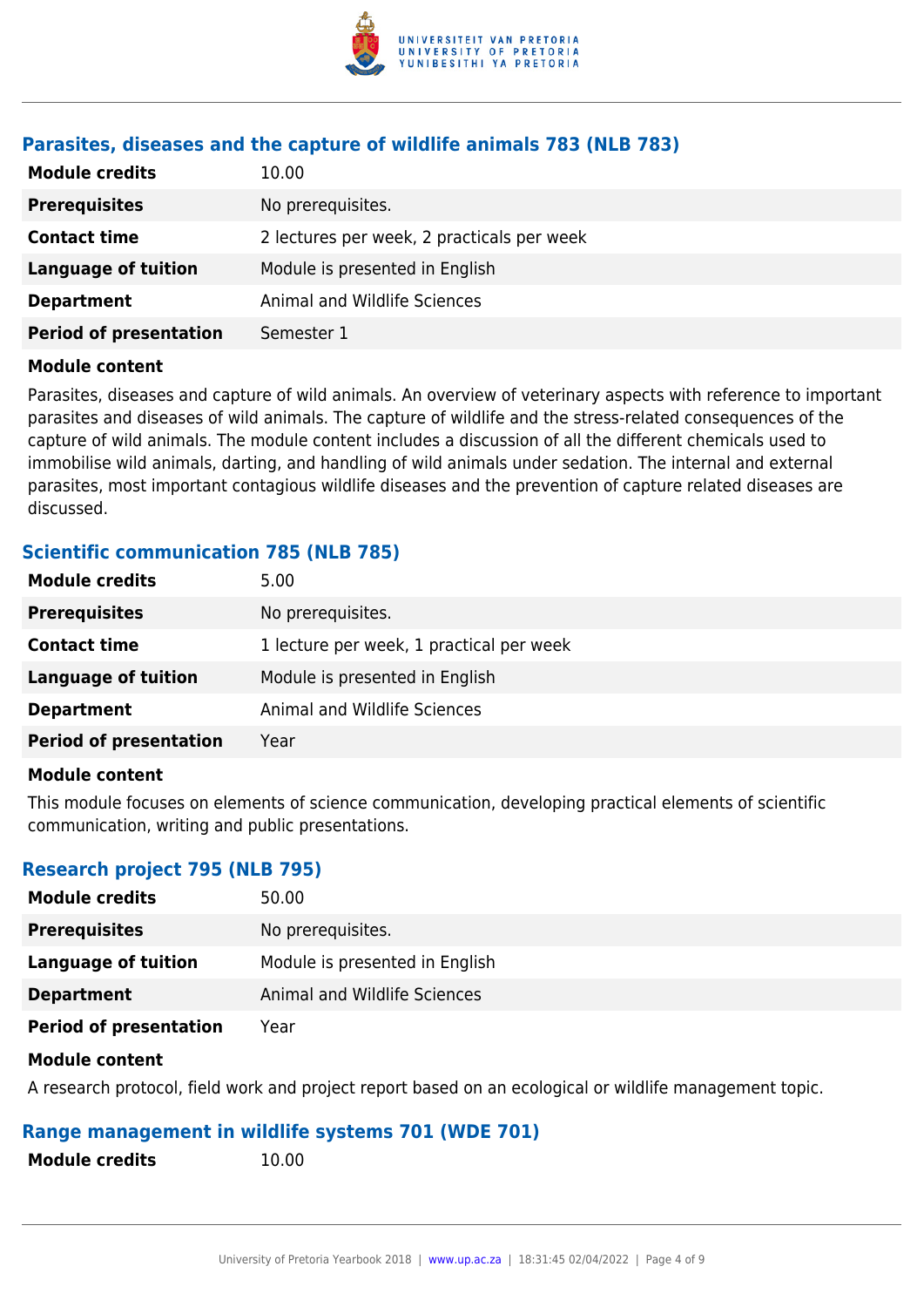

| <b>Prerequisites</b>          | No prerequisites.                     |
|-------------------------------|---------------------------------------|
| <b>Contact time</b>           | 5 discussion classes per week         |
| Language of tuition           | Module is presented in English        |
| <b>Department</b>             | Department of Plant and Soil Sciences |
| <b>Period of presentation</b> | Semester 1                            |

#### **Module content**

Range evaluation and utilisation with the emphasis on aspects important in wildlife production, and integrated wildlife/livestock production systems.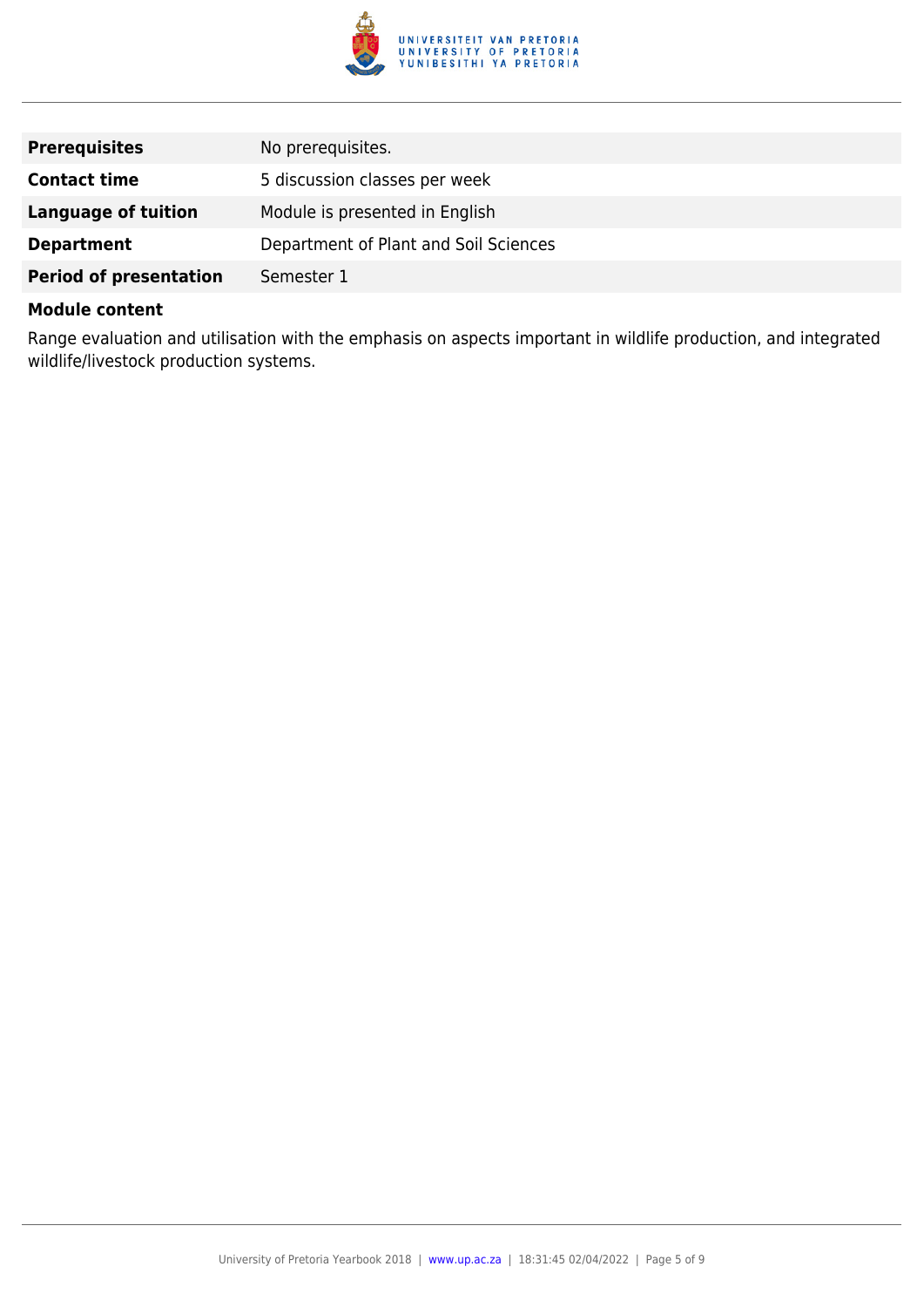

# Curriculum: Final year

**Minimum credits: 135**

# **Core modules**

# **Statistics for biological sciences 780 (BME 780)**

| <b>Module credits</b>         | 15.00                                        |
|-------------------------------|----------------------------------------------|
| <b>Service modules</b>        | Faculty of Natural and Agricultural Sciences |
| <b>Prerequisites</b>          | No prerequisites.                            |
| <b>Contact time</b>           | 2 Block weeks                                |
| <b>Language of tuition</b>    | Module is presented in English               |
| <b>Department</b>             | <b>Statistics</b>                            |
| <b>Period of presentation</b> | Semester 1                                   |

#### **Module content**

The principles of experimental design as required for the selection of an appropriate research design. Identification of the design limitations and the impact thereof on the research hypotheses and the statistical methods. Identification and application of the appropriate statistical methods needed. Interpreting of statistical results and translating these results to the biological context.

# **Practical plant identification 786 (BOT 786)**

| <b>Module credits</b>         | 10.00                                      |
|-------------------------------|--------------------------------------------|
| <b>Prerequisites</b>          | BSc with first year Botany/Plant Science   |
| <b>Contact time</b>           | 2 lectures per week, 2 practicals per week |
| <b>Language of tuition</b>    | Module is presented in English             |
| <b>Department</b>             | Department of Plant and Soil Sciences      |
| <b>Period of presentation</b> | Semester 1                                 |

#### **Module content**

Principles of identification, classification and nomenclature; identification of plants; family recognition; collection of plant specimens for identification; herbarium as a source of information. Variation in seed plants and breeding systems. Practical work involves an excursion.

#### **Wildlife ecology 780 (NLB 780)**

| <b>Module credits</b> | 10.00                                      |
|-----------------------|--------------------------------------------|
| <b>Prerequisites</b>  | No prerequisites.                          |
| <b>Contact time</b>   | 2 lectures per week, 2 practicals per week |
| Language of tuition   | Module is presented in English             |
| <b>Department</b>     | Animal and Wildlife Sciences               |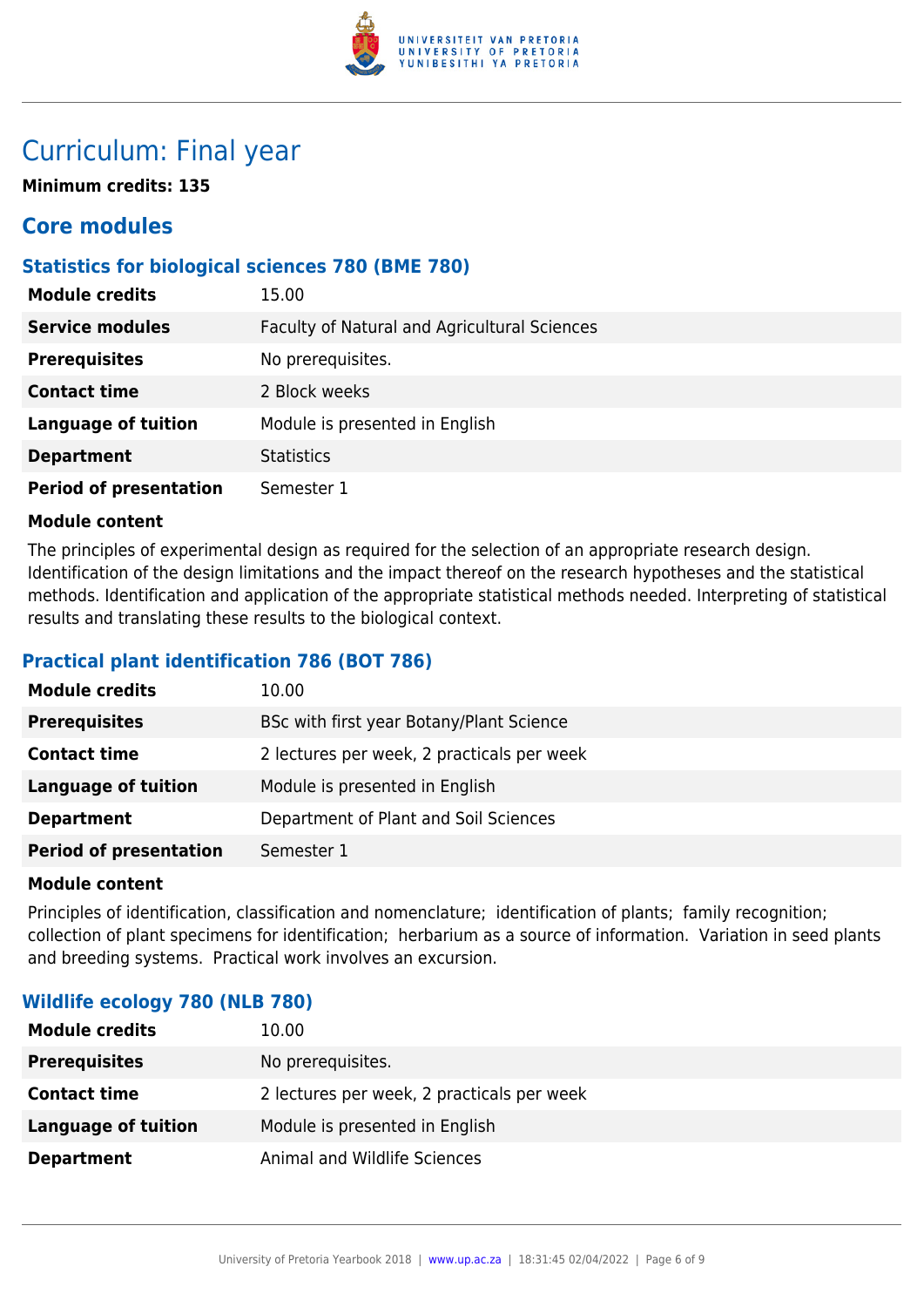

#### **Period of presentation** Semester 1

#### **Module content**

Research in wildlife management focuses on gaining a better understanding of patterns of animal distribution, abundance, and diversity, and implementation of scientifically sound strategies for sustainable management and conservation of wildlife populations. This module will develop an in-depth understanding of core wildlife management concepts with a focus on population characteristics, the density concept, mortality, natality, life tables, population growth, harvesting quotas, population regulation, population structure, dispersal, dispersion, aggregation, isolation and territoriality, competition and predator-prey relationships. This module will also explore new ideas, and advanced research methods to evaluate ecological data in the context of wildlife ecology.

### **Wildlife management principles and techniques 781 (NLB 781)**

| <b>Module credits</b>         | 10.00                                            |
|-------------------------------|--------------------------------------------------|
| <b>Prerequisites</b>          | No prerequisites.                                |
| <b>Contact time</b>           | 1 discussion class per month, 1 lecture per week |
| Language of tuition           | Module is presented in English                   |
| <b>Department</b>             | Animal and Wildlife Sciences                     |
| <b>Period of presentation</b> | Year                                             |

#### **Module content**

The most important techniques applicable to wildlife management and wildlife research are discussed. The principles, applications and restrictions of the following are discussed amongst others: wildlife counts, age determination, age and sex ratios, translocation of animals, chemical immobilisation, mechanical capture techniques, transport of wildlife, land-use, predator control and predator-prey studies.

#### **Wildlife nutrition 782 (NLB 782)**

| <b>Module credits</b>         | 15.00                          |
|-------------------------------|--------------------------------|
| <b>Prerequisites</b>          | No prerequisites.              |
| <b>Contact time</b>           | 2 practicals, 3 Block weeks    |
| <b>Language of tuition</b>    | Module is presented in English |
| <b>Department</b>             | Animal and Wildlife Sciences   |
| <b>Period of presentation</b> | Semester 2                     |

#### **Module content**

Ensuring essential prior knowledge of the fundamentals of nutrition through peer-assisted learning strategies. The digestive functioning of selected wild ruminant and non-ruminant herbivores is discussed as well as their nutrient requirements and deficiencies that commonly occur. The spatial scaling of nutrients in vegetation is explained, followed by which foraging strategies large African herbivores of varying body sizes use to adapt to spatial and temporal nutrient heterogeneity, including optimal foraging theory.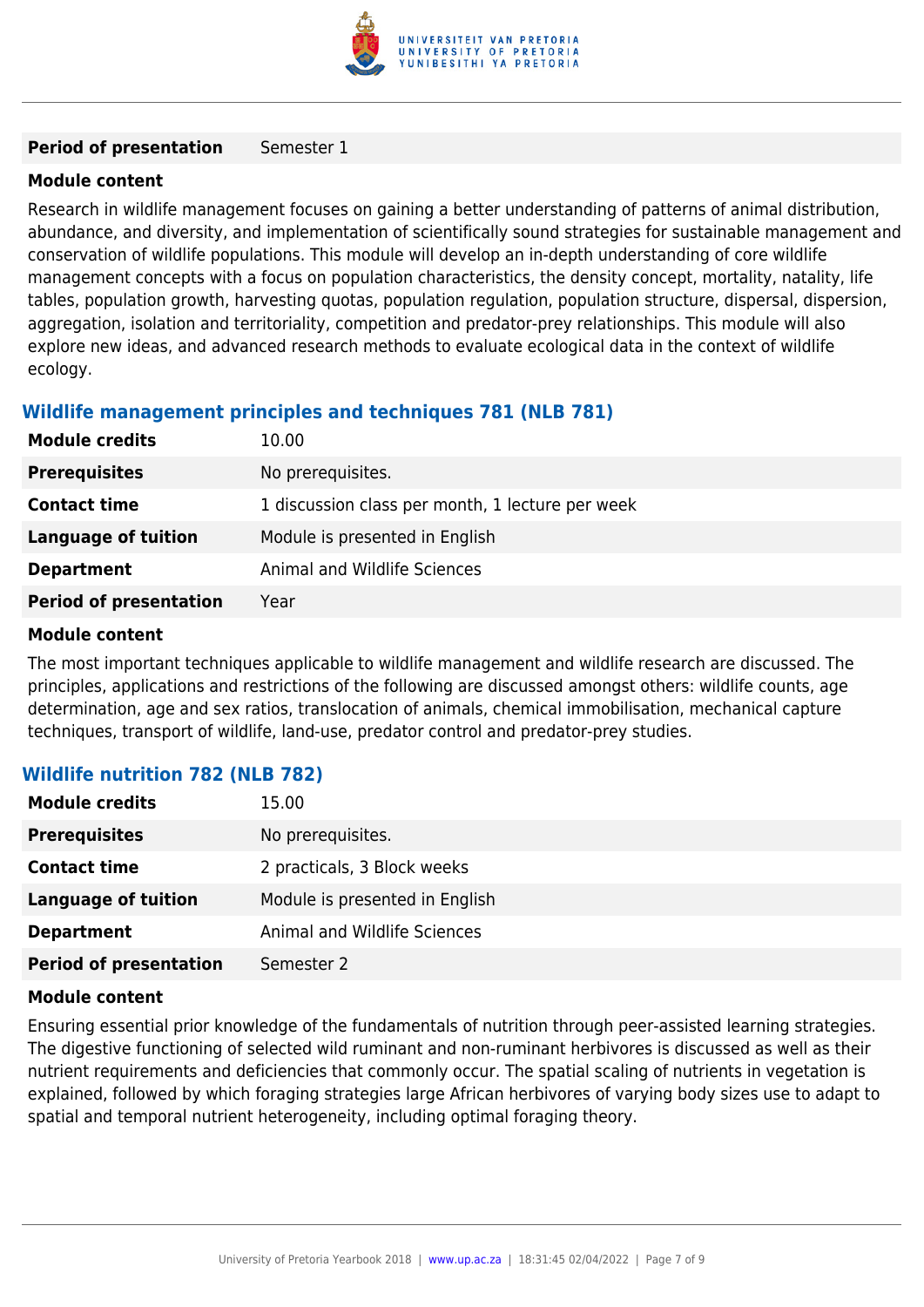

## **Parasites, diseases and the capture of wildlife animals 783 (NLB 783)**

| <b>Module credits</b>         | 10.00                                      |
|-------------------------------|--------------------------------------------|
| <b>Prerequisites</b>          | No prerequisites.                          |
| <b>Contact time</b>           | 2 lectures per week, 2 practicals per week |
| <b>Language of tuition</b>    | Module is presented in English             |
| <b>Department</b>             | Animal and Wildlife Sciences               |
| <b>Period of presentation</b> | Semester 1                                 |

#### **Module content**

Parasites, diseases and capture of wild animals. An overview of veterinary aspects with reference to important parasites and diseases of wild animals. The capture of wildlife and the stress-related consequences of the capture of wild animals. The module content includes a discussion of all the different chemicals used to immobilise wild animals, darting, and handling of wild animals under sedation. The internal and external parasites, most important contagious wildlife diseases and the prevention of capture related diseases are discussed.

#### **Scientific communication 785 (NLB 785)**

| <b>Module credits</b>         | 5.00                                     |
|-------------------------------|------------------------------------------|
| <b>Prerequisites</b>          | No prerequisites.                        |
| <b>Contact time</b>           | 1 lecture per week, 1 practical per week |
| Language of tuition           | Module is presented in English           |
| <b>Department</b>             | Animal and Wildlife Sciences             |
| <b>Period of presentation</b> | Year                                     |
|                               |                                          |

#### **Module content**

This module focuses on elements of science communication, developing practical elements of scientific communication, writing and public presentations.

#### **Research project 795 (NLB 795)**

| <b>Module credits</b>         | 50.00                          |
|-------------------------------|--------------------------------|
| <b>Prerequisites</b>          | No prerequisites.              |
| Language of tuition           | Module is presented in English |
| <b>Department</b>             | Animal and Wildlife Sciences   |
| <b>Period of presentation</b> | Year                           |

#### **Module content**

A research protocol, field work and project report based on an ecological or wildlife management topic.

#### **Range management in wildlife systems 701 (WDE 701)**

**Module credits** 10.00